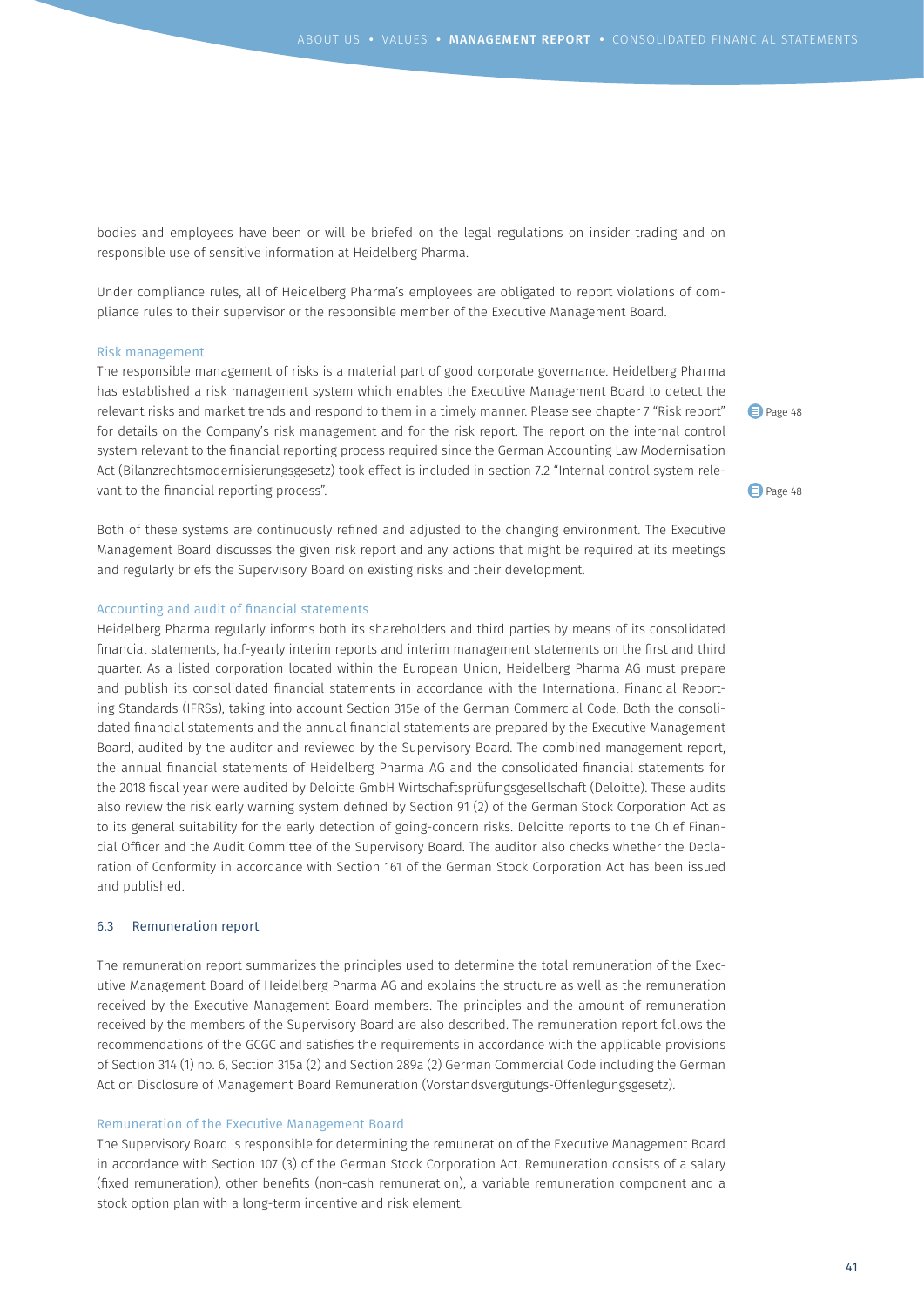In the event of the termination of an Executive Management Board member's service for the Company, there is no contractual entitlement to a settlement.

#### Salary and benefits

The annual salary of members of the Executive Management Board is determined for the term of office and paid in equal amounts over 12 months. These salaries take into account the financial position of Heidelberg Pharma AG and the level of remuneration paid by competitors.

In addition to his fixed remuneration of €227 thousand, Dr. Schmidt-Brand receives the following noncash benefits: Under the director's contract, Heidelberg Pharma Research GmbH makes payments into a defined-contribution, reinsured pension plan. In 2018, this payment amounted to €11 thousand (previous year: €11 thousand). As in the previous year, €3 thousand were paid into a pension fund.

No non-cash benefits within the context of a pension were granted to Professor Pahl in the fiscal year ended in addition to his fixed remuneration of €200 thousand.

In addition, company cars were made available to Dr. Schmidt-Brand and Professor Pahl for the entire fiscal year. The value of this non-cash benefit in 2018 was €9 thousand for Dr. Schmidt-Brand (previous year: €9 thousand) and €11 thousand (previous year: €10 thousand) for Professor Pahl.

No further benefit obligations exist towards the members of the Executive Management Board.

# Variable remuneration

Variable remuneration is contingent upon the achievement of personal targets and Heidelberg Pharma's performance targets. The performance-based remuneration of the members of the Company's Executive Management Board is primarily tied to the corporate goals of Heidelberg Pharma and refers to the achievement of defined milestones.

According to his director's contract, which was renewed during 2018, Dr. Schmidt-Brand receives a maximum annual bonus of €100 thousand (previously €80 thousand). In the fiscal year now ended, Dr. Schmidt-Brand was paid a bonus of €58 thousand for the 2017 fiscal year.

Professor Pahl's annual bonus is capped at €100 thousand. In the fiscal year now ended, Professor Pahl was paid a bonus of €57 thousand for the 2017 fiscal year.

## Remuneration component with incentive and risk features

This remuneration component is based on the 2011 and 2017 Stock Option Plans which were adopted by the Annual General Meetings on 18 May 2011 and 20 July 2017, respectively, and can be exercised after a lock-up period of four years at the earliest.

The Supervisory Board grants stock options based on the tasks of the respective member of the Management Board, his/her personal performance, the economic situation, the performance and outlook of the enterprise as well as the common level of the remuneration taking into account the peer companies and the remuneration structure.

As a result of a new issue in the 2018 fiscal year, the number of share options held by the two members of the Executive Management Board has increased. As of the 30 November 2018 reporting date, the active members of the Executive Management Board thus held 312,000 options under the 2011 Stock Option Plan (Dr. Schmidt Brandt 222,000 options, Professor Pahl 90,000) and 201,200 options under the 2017 Stock Option Plan (each Executive Management Board member held 100,600 options).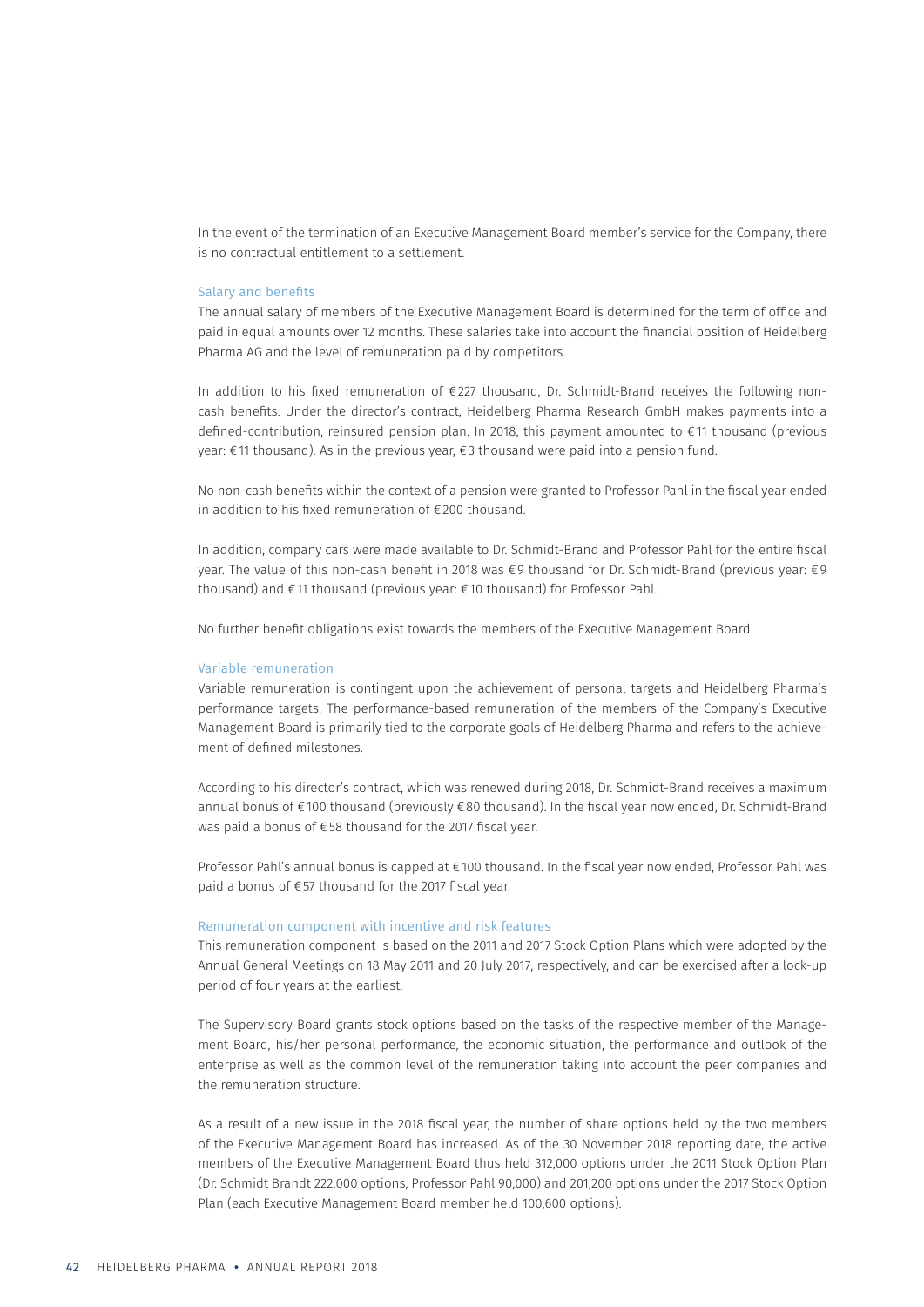At the reporting date of 30 November 2018, three former members of the Executive Management Board held a total of 25,500 options under the 2011 Stock Option Plan.

Overall, the following fixed and variable remuneration components as well as non-cash remuneration for Executive Management Board members were recognized as an expense in the 2018 fiscal year:

| Executive Management<br>Board member |         | Fixed<br>remuneration<br>€ | Variable<br>remuneration $1$<br>€ |         | Other remuneration<br>(non-cash benefits)<br>€ |        | Total<br>remuneration <sup>1,2</sup><br>€ |         |
|--------------------------------------|---------|----------------------------|-----------------------------------|---------|------------------------------------------------|--------|-------------------------------------------|---------|
|                                      | 2018    | 2017                       | 2018                              | 2017    | 2018                                           | 2017   | 2018                                      | 2017    |
| Dr. Jan Schmidt-Brand <sup>2</sup>   | 226,682 | 217,242                    | 63,750                            | 60,000  | 22,672                                         | 22,624 | 313,103                                   | 299,866 |
| Professor Andreas Pahl               | 200,000 | 170,833                    | 75,000                            | 59,380  | 10,578                                         | 10,388 | 285,578                                   | 240,601 |
| Total                                | 426,682 | 388,075                    | 138,750                           | 119,380 | 33,249                                         | 33,011 | 598,681                                   | 540,466 |

1 The exact variable remuneration is usually determined and paid in the following fiscal year. The figures shown here for the 2018 fiscal year are based on provisions that were determined on the basis of assumptions and historical data.

2 The remuneration of Dr. Schmidt-Brand refers to his work as Chief Executive Officer and Chief Financial Officer of Heidelberg Pharma AG and as Managing Director of Heidelberg Pharma Research GmbH. A portion of €201 thousand of the total remuneration is attributable to his work as a member of the Executive Management Board of Heidelberg Pharma AG.

The following overview shows the stock options held by members of the Executive Management Board during the year under review and changes in these holdings, as well as the portion of staff costs per beneficiary attributable to these stock options:

| Executive Management<br>Board member | 01. Dec. 2017<br>Number | Additions<br>Number | Expiry/<br>return<br>Number | Exercise<br>Number | 30 Nov. 2018<br>Number |
|--------------------------------------|-------------------------|---------------------|-----------------------------|--------------------|------------------------|
| Dr. Jan Schmidt-Brand                | 222,000                 | 100.600             |                             | 0                  | 322,600                |
| Professor Andreas Pahl               | 90,000                  | 100.600             | $\Omega$                    | 0                  | 190,600                |
| Total                                | 312,000                 | 201,200             | 0                           | 0                  | 513,200                |

| Executive Management<br>Board member | Expense in the 2018 IFRS statement<br>of comprehensive income<br>€ | Fair value of the options<br>held on 30 Nov. 2018 <sup>1</sup><br>€ |
|--------------------------------------|--------------------------------------------------------------------|---------------------------------------------------------------------|
| Dr. Jan Schmidt-Brand                | 127.942                                                            | 503.147                                                             |
| Professor Andreas Pahl               | 96.252                                                             | 261,150                                                             |
| Total                                | 224.194                                                            | 764.297                                                             |

<sup>1</sup> As of the respective issue date

As in the previous year, no expense was recognized for former members of the Executive Management Board.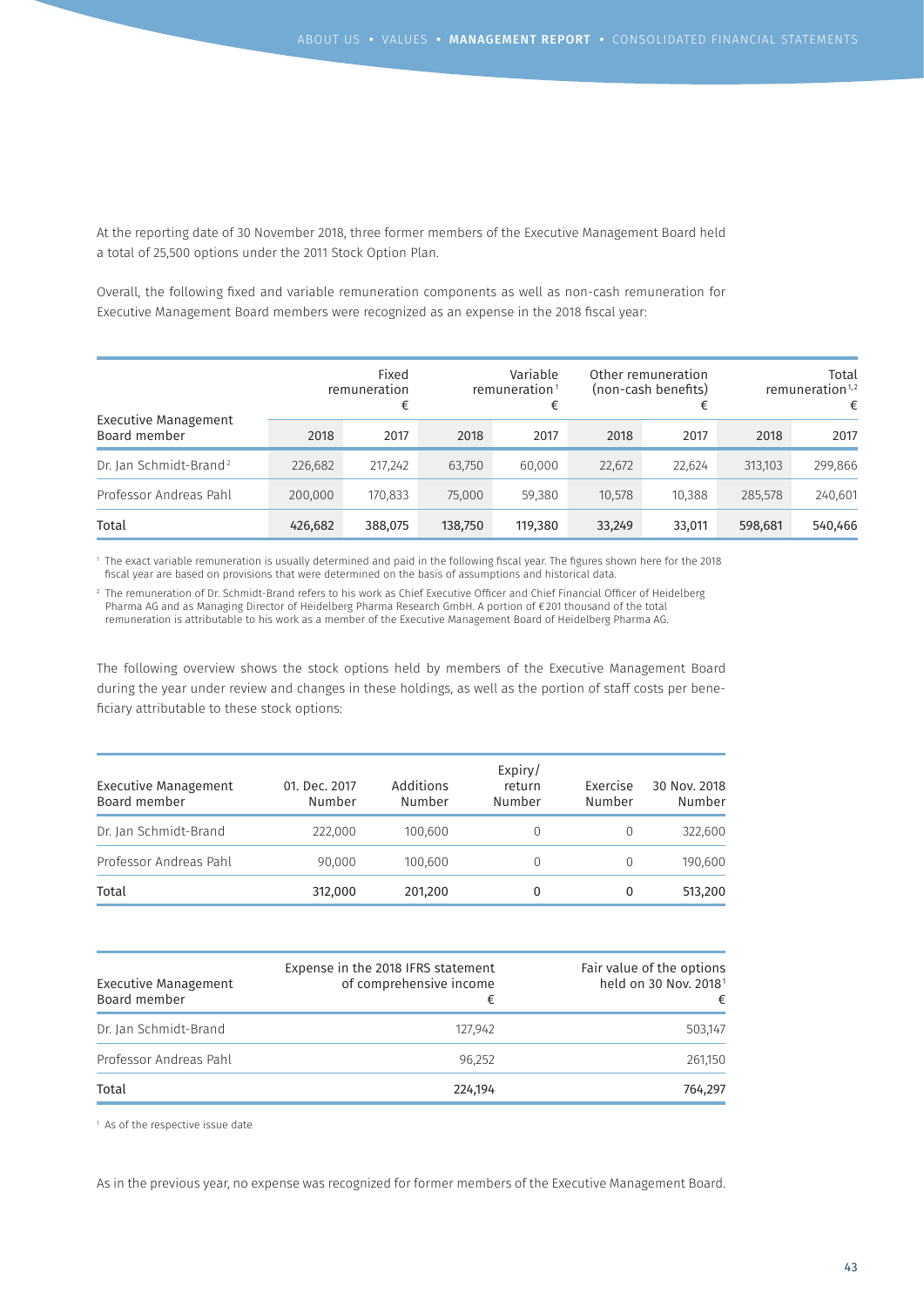The following figures applied to the previous period:

| <b>Executive Management</b><br>Board member | 01. Dec. 2016<br>Number | Additions<br>Number | Expiry/<br>return<br>Number | Exercise<br>Number | 30 Nov. 2017<br>Number |
|---------------------------------------------|-------------------------|---------------------|-----------------------------|--------------------|------------------------|
| Dr. Jan Schmidt-Brand                       | 222,000                 |                     | 0                           | $\left( \right)$   | 222,000                |
| Professor Andreas Pahl                      | 90.000                  |                     | 0                           |                    | 90,000                 |
| Total                                       | 312,000                 |                     | 0                           | 0                  | 312,000                |

| <b>Executive Management</b><br>Board member | Expense in the 2017 IFRS statement<br>of comprehensive income<br>€ | Fair value of the options<br>held on 30 Nov. 2017 <sup>1</sup><br>€ |
|---------------------------------------------|--------------------------------------------------------------------|---------------------------------------------------------------------|
| Dr. Jan Schmidt-Brand                       | 57.801                                                             | 323,611                                                             |
| Professor Andreas Pahl                      | 32.112                                                             | 126,864                                                             |
| Total                                       | 89.913                                                             | 450.475                                                             |

<sup>1</sup> As of the respective issue date

#### Remuneration of the Supervisory Board

In accordance with the Company's Articles of Association, the members of the Supervisory Board receive a fixed remuneration of €15,000 for each full fiscal year of service on the Supervisory Board. The Chairman of the Supervisory Board receives a fixed remuneration of €35,000 and the Deputy Chairman receives €25,000. Supervisory Board remuneration is paid in four equal installments on the last day of February and on 31 May, 31 August and 30 November of each fiscal year.

Members of a Supervisory Board committee are paid a flat fee of €3,000, while chairpersons of such committees are paid €7,000 per fiscal year and committee. In each case, remuneration is limited to activities on a maximum of two committees. Over and above this individual limit, the maximum amount paid by Heidelberg Pharma AG for committee activities of all Supervisory Board members combined is capped at €39,000 per fiscal year. If this cap is not sufficient to cover all memberships and chairmanships of Supervisory Board committees, it is distributed proportionally among all committee members and chairpersons in line with the above provisions, unless the Supervisory Board unanimously resolves a different regulation.

An additional allowance is paid for attendance at a maximum of six Supervisory Board meetings in each fiscal year. Meeting chairpersons are paid a flat fee of €3,000 and all other members €1,500 each per meeting. Supervisory Board members who attend meetings by telephone receive only half of the allowance. This allowance must be paid with the Supervisory Board member's fixed remuneration. Members of Supervisory Board committees do not receive an attendance allowance for committee meetings.

The remuneration paid to Supervisory Board members who were not in service for a full fiscal year is pro rated in accordance with the duration of their membership on the Supervisory Board.